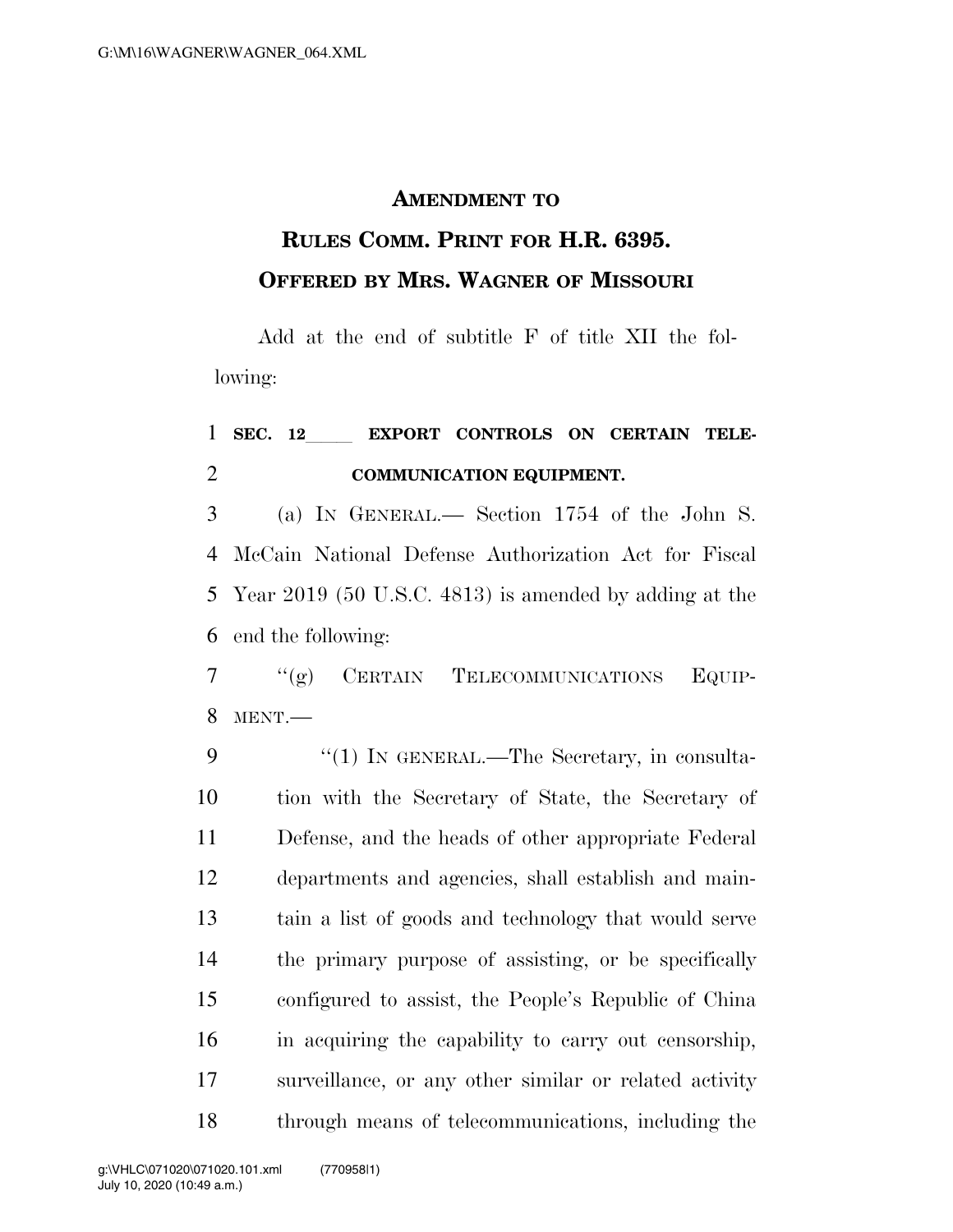internet, the prohibition or licensing of which would be effective in barring acquisition or enhancement of such capability.

4 "(2) PROHIBITION.—Notwithstanding any other provision of law, the Secretary shall prohibit the ex- port of goods or technology on the list established under paragraph (1) to Chinese state-owned entities or Chinese entities financed, directed, or controlled by the People's Republic of China or the Chinese Communist Party.

11 ''(3) WAIVER.—The President may waive the application of paragraph (2) with respect to export of goods or technology on the list established under paragraph (1) on a case-by-case basis if the Presi- dent determines and certifies to Congress that it is in the national interests of the United States to do so.

 ''(4) DEFINITIONS.—In this subsection, the term 'Internet' has the meaning given the term in section 231(e)(3) of the Communications Act of 21 1934 (47 U.S.C. 231(e)(3)).".

(b) REGULATIONS.—

23 (1) IN GENERAL.—Not later than 90 days after the date of the enactment of this Act, the President shall revise the Export Administration Regulations